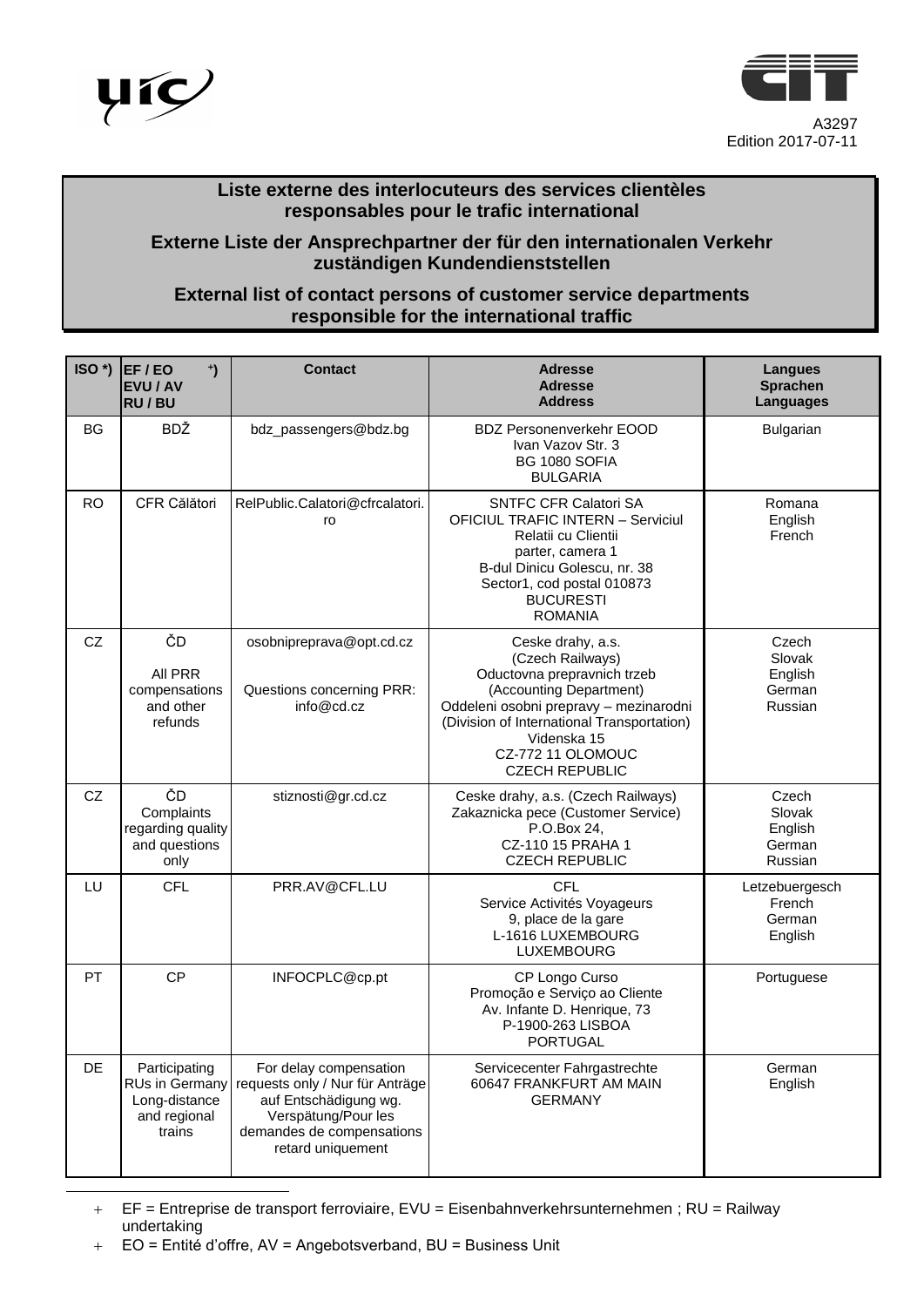



| ISO <sup>*</sup> )     | $\ddot{\phantom{0}}$<br>EF/EO<br><b>EVU / AV</b><br><b>RU/BU</b> | <b>Contact</b>                                                                                                                                                                                                            | <b>Adresse</b><br><b>Adresse</b><br><b>Address</b>                                                                           | <b>Langues</b><br><b>Sprachen</b><br>Languages  |
|------------------------|------------------------------------------------------------------|---------------------------------------------------------------------------------------------------------------------------------------------------------------------------------------------------------------------------|------------------------------------------------------------------------------------------------------------------------------|-------------------------------------------------|
| DE.                    | DB long-<br>distance trains                                      | For other questions/Für<br>sonstige Fragen/Pour tout<br>autre motif:<br>ticketerstattung.int@deutscheb<br>ahn.com                                                                                                         | <b>DB Fernverkehr AG</b><br>Kundendialog International<br>Postfach 10 06 13<br>D-96058 BAMBERG<br><b>GERMANY</b>             | German<br>English                               |
| <b>DE</b>              | DB regional<br>trains                                            | For other questions/Für<br>sonstige Fragen/Pour tout<br>autre motif:<br>ran.rhein-<br>neckar@deutschebahn.com                                                                                                             | DB Regio AG<br>Kundendialog<br>Postfach10 06 07<br>D-96058 BAMBERG<br><b>GERMANY</b>                                         |                                                 |
| DK                     | <b>DSB</b>                                                       | kundesint@dsb.dk                                                                                                                                                                                                          | <b>DSB Kundecenter</b><br>Kundehenvendelser Udland<br>Postboks 363<br>DK-2630 Taastrup<br><b>DENMARK</b>                     | Danish<br>German<br>English                     |
| ES                     | Elipsos<br>Internacional<br>S.A.                                 | Migarcia@elipsos.com                                                                                                                                                                                                      | Calle Alberto Aguilera, 7 -5° planta<br><b>E-28015 MADRID</b><br><b>SPAIN</b>                                                | Spanish                                         |
| NL                     | <b>Eurail Group</b><br>GIE                                       | customerservice@eurailgroup.<br>org                                                                                                                                                                                       | <b>Eurail Group GIE</b><br>Int. Business Reply Service<br>I.B.R.S. / C.C.R.I. Number 7<br>3500 ZA UTRECHT<br>THE NETHERLANDS | English<br>French<br>German<br>Dutch            |
| <b>GB</b>              | Eurostar                                                         | traveller.care@eurostar.com                                                                                                                                                                                               | <b>Eurostar Traveller Care</b><br>Kent House<br>81 Station Road<br>ASHFORD, Kent TN23 1AP<br><b>UNITED KINGDOM</b>           | English<br>French<br>Flemish<br>Dutch<br>German |
| $\mathsf{I}\mathsf{T}$ | <b>FS</b><br><b>TRENITALIA</b>                                   | For reimbursement:<br>http://reclami-e-<br>suggerimenti.trenitalia.com/<br>rimborsi/en/Anagrafica.aspx<br>For other claims:<br>http://reclami-e-<br>suggerimenti.trenitalia.com/<br>Reclami/en/Anagrafica.asp<br><u>x</u> | Trenitalia<br>After Sales Department<br>Piazza della Croce Rossa 1<br>00161 ROMA<br><b>ITALY</b>                             | Italian<br>English                              |
| HU                     | Gysev                                                            | szemelyszallitas@gysev.hu<br>info@gysev.hu                                                                                                                                                                                | Gysev Zrt.<br>Mátyás Király utca 19.<br>H-9400 SOPRON<br><b>HUNGARY</b>                                                      | Hungarian<br>German<br>English                  |
| <b>HR</b>              | HŽ Putnički<br>prijevoz                                          | reklamacije@hzpp.hr                                                                                                                                                                                                       | HŽ Putnički prijevoz<br>Strojarska 11<br>10 000 ZAGREB<br><b>CROATIA</b>                                                     | Croatian<br>English<br>German                   |
| LT.                    | LG                                                               | passenger@litrail.lt<br>AB Lietuvos geležinkeliai<br>Keleivių vežimo direkcija<br>Pelesos g. 10<br>LT-02111 VILNIUS<br>LITHUANIA                                                                                          |                                                                                                                              | Lithuanian<br>English<br>Russian                |
| <b>FR</b>              | <b>LYRIA</b>                                                     | info@lyria.biz                                                                                                                                                                                                            | Lyria<br>25 rue de Titon<br><b>75011 PARIS</b><br><b>FRANCE</b>                                                              | French<br>English                               |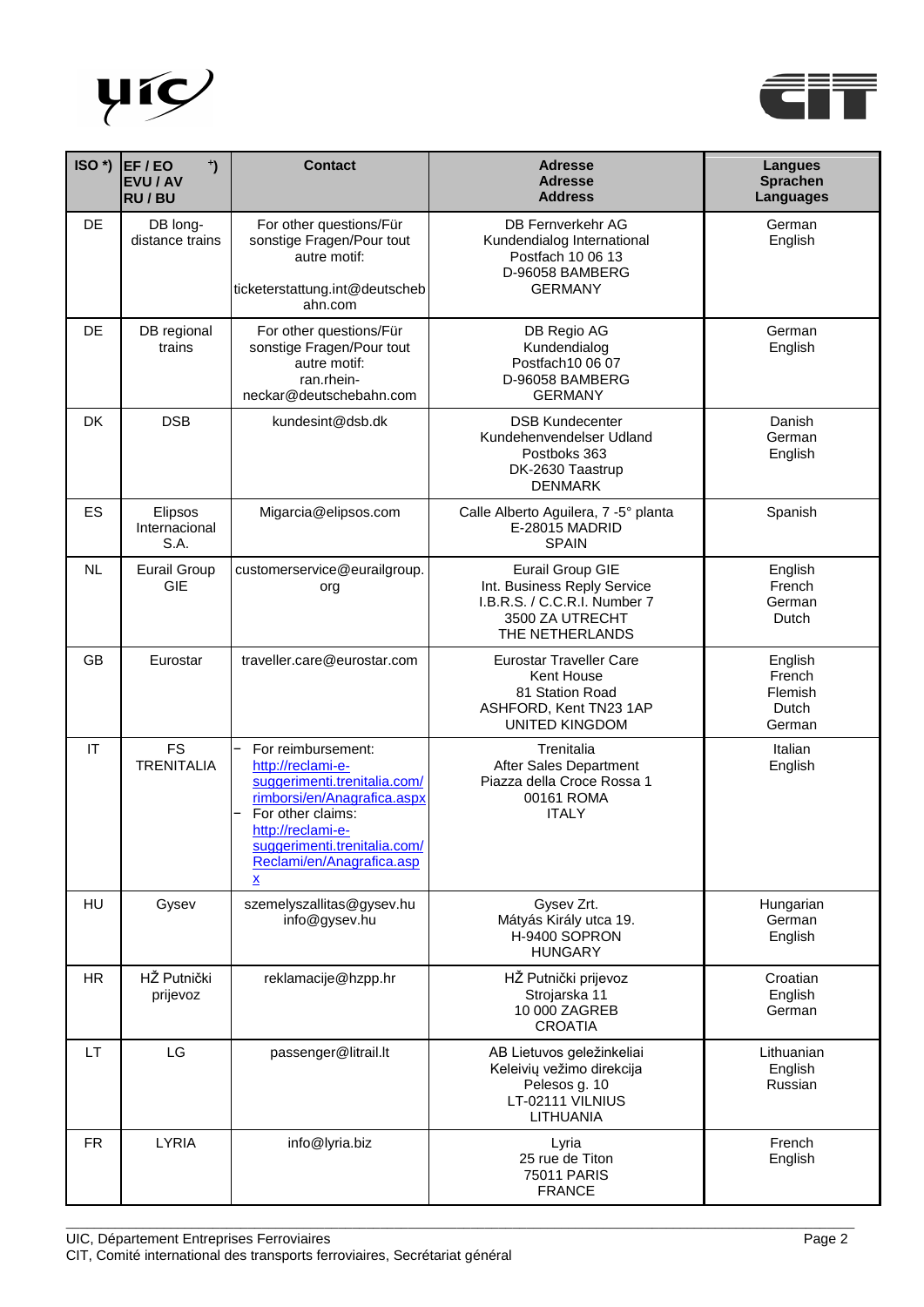



| ISO <sup>*</sup> ) | EF/EO<br>$\ddot{\phantom{0}}$<br><b>EVU / AV</b><br><b>RU/BU</b> | <b>Contact</b>                                                                                  | <b>Adresse</b><br><b>Adresse</b><br><b>Address</b>                                                                                                             | <b>Langues</b><br><b>Sprachen</b><br>Languages |
|--------------------|------------------------------------------------------------------|-------------------------------------------------------------------------------------------------|----------------------------------------------------------------------------------------------------------------------------------------------------------------|------------------------------------------------|
| <b>CH</b>          | <b>LYRIA</b><br>$\rightarrow$ SBB                                | info.ch@lyria.biz                                                                               | Lyria SAS Paris<br>C/O (Bureau d'information) Lyria<br>Neuengasse 43<br>3011 BERN<br>SWITZERLAND                                                               | German<br>French                               |
| <b>HU</b>          | MÁV-START                                                        | eszrevetel@mav-start.hu<br>informacio@mav-start.hu<br>Tel. +36 1 444 4499<br>Fax +36 1 511 2093 | P.O. Box 56<br>H-1426 BUDAPEST<br><b>HUNGARY</b>                                                                                                               | English<br>German<br>Hungarian                 |
| <b>NL</b>          | <b>NS</b>                                                        | www.ns.nl/en/customer-service                                                                   | NS International Servicecenter backoffice<br>Postbus 2552<br>3500 GN UTRECHT<br>THE NETHERLANDS                                                                | English<br>German<br>Dutch                     |
| <b>NO</b>          | <b>NSB</b>                                                       | rune.reitan@nsb.no                                                                              | <b>NSB AS</b><br>Schweigaardsgate 23<br>0191 OSLO<br><b>NORWAY</b>                                                                                             | Norwegian<br>English                           |
| AT                 | ÖBB                                                              | Fahrgastrechte@pv.oebb.at                                                                       | ÖBB-Personenverkehr AG<br>Fahrgastrechte<br>Postfach 75<br>A-1020 WIEN<br><b>AUSTRIA</b>                                                                       | German<br>English<br>French                    |
| PL                 | <b>PKP</b><br>Intercity                                          | infoeuropa@intercity.pl                                                                         | "PKP Intercity" SA<br>Aleje Jerozolimskie 142A<br>PL-02-305 WARSZAWA<br><b>POLAND</b>                                                                          | Polish<br>German<br>English                    |
| ES                 | <b>RENFE</b><br>DG Alta<br>Velocidad-Larga<br>Distancia          | avidposventa@renfe.es                                                                           | Renfe<br>DG Servicios de Alta Velocidad-Larga<br>Distancia<br>Gerencia de Posventa y Normativa<br>Comercial<br>Calle Titán 8<br>E-28045 MADRID<br><b>SPAIN</b> | Spanish<br>French<br>English                   |
| <b>CH</b>          | SBB/CFF/FFS                                                      | customer.service.international<br>@sbb.ch                                                       | Schweizerische Bundesbahnen SBB<br>Personenverkehr<br>Vertrieb und Services<br>Kundendienst<br>Postfach<br>CH-3000 BERN 65<br>SWITZERLAND                      | German<br>French<br>English                    |
| <b>SE</b>          | SJ                                                               | www.sj.se<br>then click "in English/contact<br>us/compensation when the<br>train is delayed     | N/A                                                                                                                                                            | Swedish<br>English                             |
| <b>BE</b>          | <b>SNCB</b>                                                      | http://www.b-<br>europe.com/service-clientele                                                   | <b>SNCB</b><br><b>Customer Care</b><br>$10-14 - B$ -MS.035<br>Avenue de la Porte de Hal 40<br>B-1060 BRUXELLES<br><b>BELGIUM</b>                               | French<br>English<br>Dutch                     |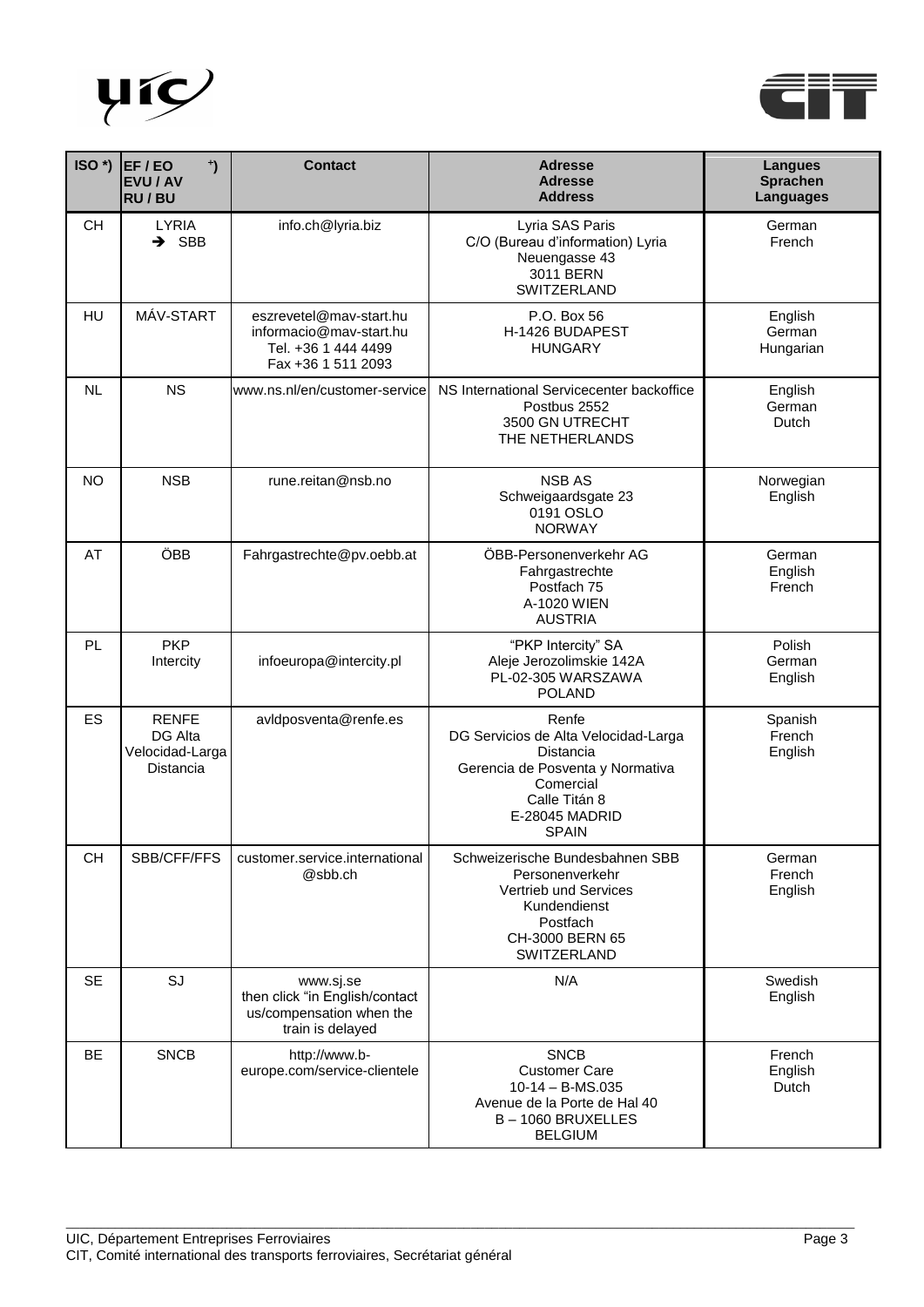



| $ISO^*$                | EF/EO<br>$\ddot{\phantom{0}}$<br>EVU / AV<br><b>RU/BU</b>     | <b>Contact</b>                                                                                                                                                    | <b>Adresse</b><br><b>Adresse</b><br><b>Address</b>                                                                                 | <b>Langues</b><br><b>Sprachen</b><br><b>Languages</b> |
|------------------------|---------------------------------------------------------------|-------------------------------------------------------------------------------------------------------------------------------------------------------------------|------------------------------------------------------------------------------------------------------------------------------------|-------------------------------------------------------|
| <b>FR</b>              | <b>SNCF</b>                                                   | For delay compensation<br>requests only/<br>Nur für Anträge auf<br>Entschädigungen wg.<br>Verspätungen/Pour les<br>demandes de compensations<br>retard uniquement | <b>SNCF Régularité</b><br>Service G30 SNCF<br>CS 69150<br>F-14949 CAEN Cedex 9<br><b>FRANCE</b>                                    | French                                                |
| <b>FR</b>              | <b>SNCF</b>                                                   | For other questions/Für<br>sonstige Fragen/Pour tout<br>autre motif                                                                                               | <b>Service Relations Clients SNCF</b><br>F-62973 ARRAS Cedex 9<br><b>FRANCE</b>                                                    | French<br>English                                     |
| <b>FR</b>              | <b>TGV France-</b><br>Italia (Paris-<br>Milano via<br>Modane) |                                                                                                                                                                   | <b>SNCF TGV France Italie</b><br>BP 20613<br>75367 PARIS CEDEX 08<br><b>FRANCE</b>                                                 | French<br>Italian<br>English                          |
| SI                     | <b>SZ</b>                                                     | pritozbe.pohvale@slo-<br>zeleznice.si                                                                                                                             | Slovenske železnice d.o.o.<br>PE Potniški promet<br>Pritožbe in pohvale<br>Kurilniška ulica 3<br>1000 LJUBLJANA<br><b>SLOVENIA</b> | Slovenian                                             |
| <b>BE</b>              | <b>Thalys</b><br>International                                | serviceclientele@thalys.com<br>klantendienst@thalys.com<br>Tel. +32 (0) 70 66 77 88 (tarif<br>interzonal)                                                         | Thalys International<br><b>Customer Service</b><br><b>B.P. 14</b><br>1050 BRUXELLES 5<br><b>BELGIUM</b>                            | French<br>English<br>German<br>Dutch                  |
| DE                     | Thalys<br>International                                       | kundenbetreuung@thalys.com<br>Tel.: +49 (0) 1805 19 12 19<br>(€ 0,12/min aus dem Festnetz<br>der Telekom)                                                         | Thalys International<br><b>Customer Service</b><br>B.P. 14<br>1050 BRUXELLES 5<br><b>BELGIUM</b>                                   | French<br>German<br>Dutch<br>English                  |
| <b>FR</b>              | <b>Thalys</b><br>International                                | serviceclientele@thalys.com<br>Tel. +33 (0) 825.84.25.97<br>(€ 0,15/min depuis un poste<br>fixe en France)                                                        | Thalys International<br>Service Clientèle<br><b>B.P. 14</b><br>1050 BRUXELLES 5<br><b>BELGIUM</b>                                  | English<br>French<br>German<br>Dutch                  |
| NL<br>$\sqrt{2}$<br>EN | <b>Thalys</b><br>International                                | klantendienst@thalys.com<br>customerservice@thalys.com<br>Tel. 0032 (0) 70 66 77 88<br>(Tarif international)                                                      | Thalys International<br>Klantendienst<br>Postbus 14<br>1050 BRUSSEL 5<br><b>BELGIË</b>                                             | French<br>German<br>English<br>Dutch                  |
| <b>GR</b>              | <b>TRAINOSE</b>                                               |                                                                                                                                                                   | Organisme des<br>chemins de fer Helléniques<br><b>Trafic Directorate</b><br>1-3, rue Karolou<br>GR-104 37 ATHINAI<br><b>GREECE</b> | Greek                                                 |
| FI                     | <b>VR</b>                                                     | palaute@vr.fi                                                                                                                                                     | VR Yhteyskeskus<br>(VR Contact Center)<br>Eteläinen Asemakatu 2 A<br>FIN-11130 RIIHIMÄKI<br><b>FINLAND</b>                         | Finish<br>Swedish<br>English                          |